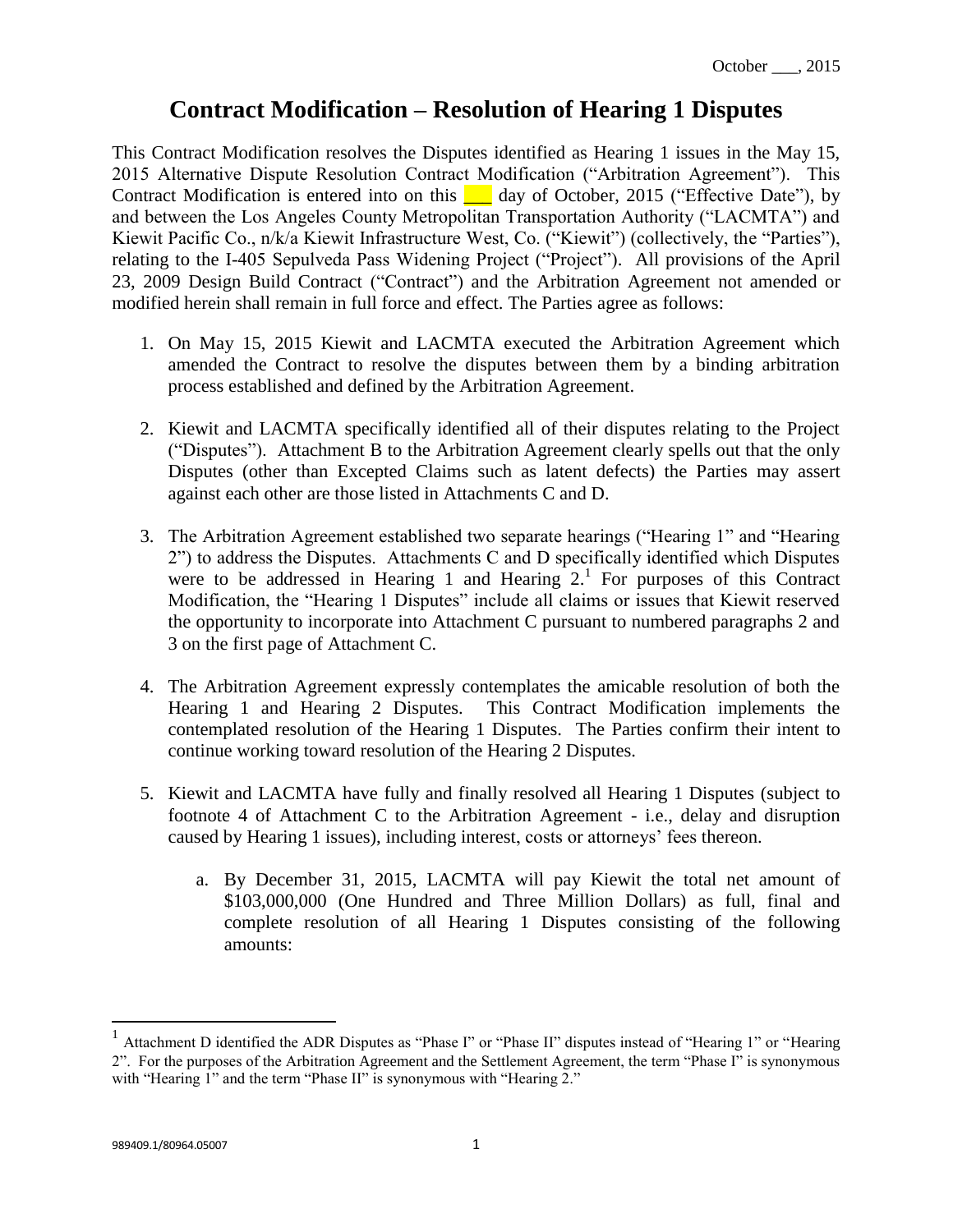- i. Kiewit Attachment C Hearing 1 Disputes: \$113,000,000 (One Hundred and Thirteen Million Dollars).
- ii. LACMTA Attachment D Hearing 1 Disputes: (\$10,000,000) (Ten Million Dollars) credit to LACMTA.
- b. These payments will increase the Contract Price to \$1,000,871,095 (One Billion Eight Hundred Seventy One Thousand and Ninety Five Dollars).
- c. By December 31, 2015, in addition to the amount to be paid above, LACMTA shall authorize the release from escrow to Kiewit, of all outstanding retention except for \$10,000,000.00 (Ten Million Dollars) which will remain in escrow in accordance with the terms of the Contract.
- 6. This Contract Modification is conditioned on approval of the LACMTA Board ("Board"). LACMTA will advise the Board about this Contract Modification on or before September 24, 2015, and seek final Board approval at the October 22, 2015 Board meeting.In the event that the Board does not approve this Contract Modification by December 1, 2015, this Contract Modification shall be rendered null and void.
- 7. The Effective Date of this Contract Modification is deemed the date of the written resolution of all Hearing 1 issues of LACMTA and Kiewit.
- 8. The date of April 15, 2015 in the definition of Excepted Claims and as referenced in footnote 2 in Attachment C to the Arbitration Agreement is modified to September 18, 2015.
- 9. Based on this resolution of all Hearing 1 Disputes and subject to the terms of this Contract Modification, Kiewit and LACMTA each release and waive any unpaid amounts which were sought by either of them for any of the Hearing 1 Disputes, including but not limited to any amounts that were stated, estimated or to be determined (TBD) for such disputes, and shall not seek or include in Hearing 2 any of the amounts sought by either of them for any of the Hearing 1 Disputes. Both Parties expressly reserve the right to tender evidence regarding the Hearing 1 Disputes in Hearing 2 if relevant to the Hearing 2 Disputes.
- 10. The Arbitration Agreement is further modified as follows:
	- a. By December 31, 2015, LACMTA will provide Kiewit with any existing schedule analysis prepared by or for the use of LACMTA's project personnel evaluating the impacts on the Project and any determination whether Kiewit is or is not entitled to any further extension of time; provided, that this does not require LACMTA to provide Kiewit with any analysis subject to protection as attorney work product or disclosed to Kiewit only as part of confidential settlement discussions, and does not require LACMTA to prepare any such analysis that is not already existing. Subject to the foregoing, this obligation includes, but is not limited to, LACMTA providing: (i) the existing details and electronic schedules for the 2013 Metro analysis for the 149 day extension; (ii) the existing details and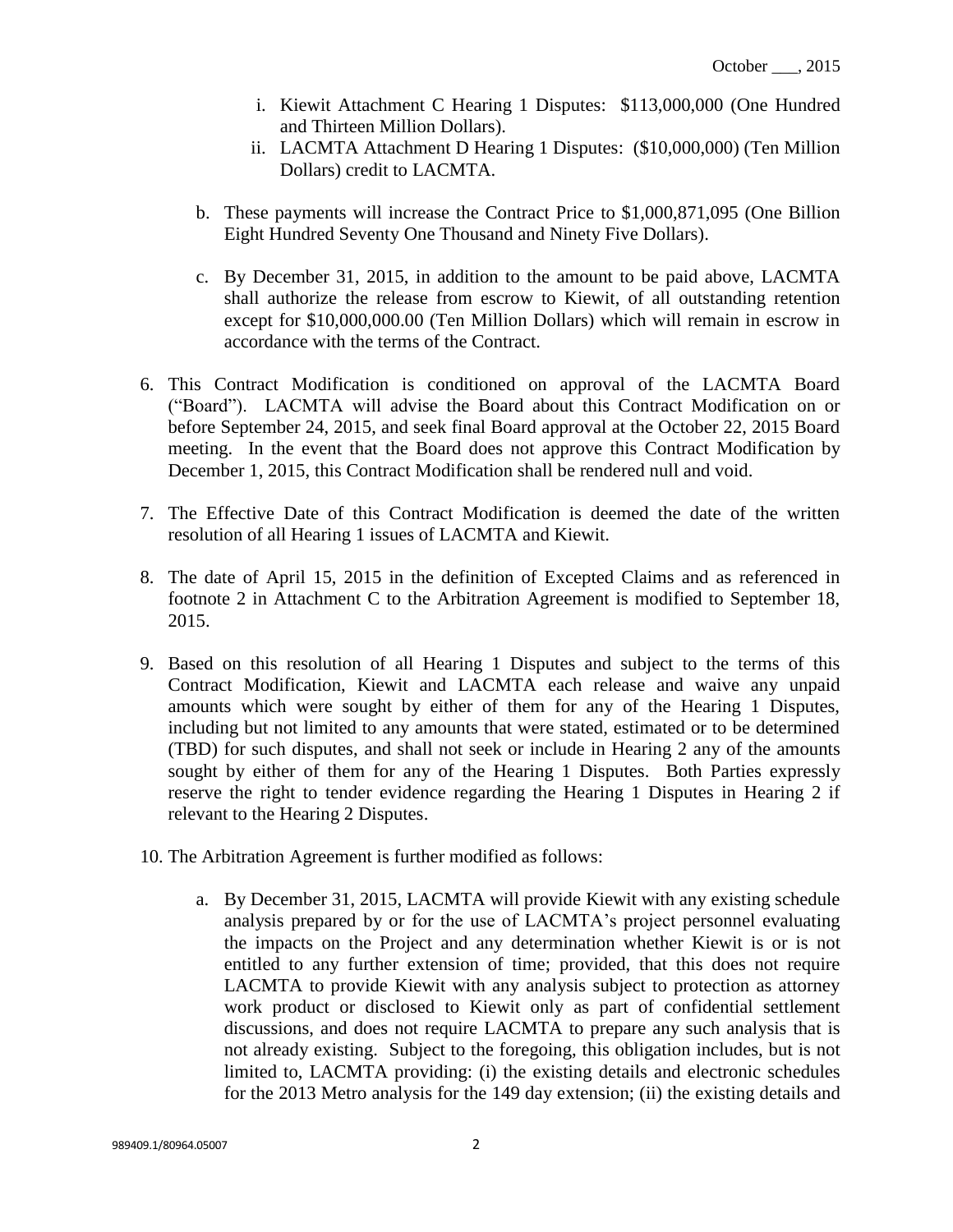electronic schedules performed thereafter by LACMTA showing the MSE Walls were on the critical path; and (iii) the existing details and electronic schedules of the "independent" analysis referenced in LACMTA's October 2013 letter or a statement that this analysis was never performed.

- b. By January 15, 2016,
	- **i.** Records / ESI production by both parties completed;
	- **ii.** The parties will exchange updated pricing for the Hearing 2 Disputes.
- c. The subsection for Hearing 2 set forth in Attachment B of the Arbitration Agreement is modified as follows:
	- *i. Hearing 2: The Hearing 2 issues identified on Attachments C and D as Hearing 2 issues.*
		- *On June 1, 2016*, *Parties to exchange schedule analysis and reasonable and meaningful supporting information for Hearing 2 issues reflecting their then-current evaluation of the impacts on the Project and their determination as to the amount of any extension of time (including the number of compensable days) to which Kiewit is entitled, or any liquidated damages for delay to which LACMTA is entitled; provided, that such analysis may be later amended or updated based on discovery including expert opinions.*
		- *Written discovery by both parties for Hearing 2 completed on July 1, 2016.*
		- *Depositions of non-expert witnesses by both parties for Hearing 2 completed on September 15, 2016.*
		- *Hearing 2 Expert Witnesses:*
			- o *Initial expert disclosures for Hearing 2 (including expert reports with (i) a complete statement of all opinions the witness will express and the basis and reasons for them; (ii) the facts or data considered by the witness in forming them; and (iii) any accompanying exhibits summarizing or supporting them) by any party seeking affirmative relief (including both parties' expert disclosures and report regarding both parties' schedule analysis) exchanged on September 1, 2016.*
			- o *Expert rebuttal disclosures for Hearing 2 (including rebuttal reports meeting the same content requirements as the initial expert disclosures) exchanged on November 1, 2016.*
			- o *Depositions of expert witnesses for Hearing 2 completed on December 15, 2016.*
		- *Begin on February 14, 2017.*
		- *Receive final, binding and enforceable award (subject to confirmation, correction or vacation) within forty-five (45) days after closure of Hearing 2.*